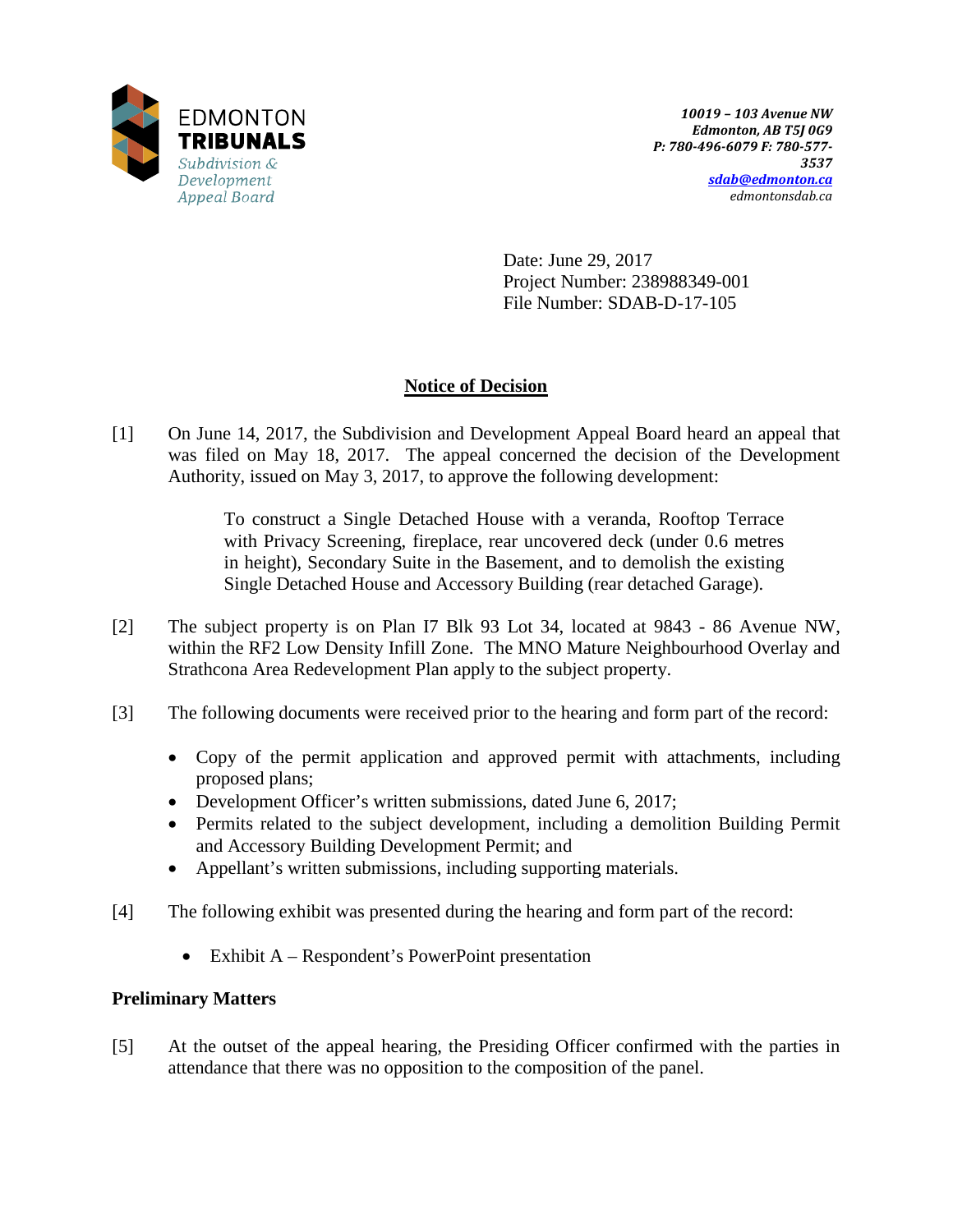- [6] The Presiding Officer outlined how the hearing would be conducted, including the order of appearance of parties, and no opposition was noted.
- [7] The appeal was filed on time, in accordance with section 686 of the *Municipal Government A*ct, RSA 2000, c M-26.

#### **Summary of Hearing**

- *i) Position of the Appellant, Ms. R. Bell*
- [8] Ms. Bell was accompanied by her father, as they are joint owners of 9847 86 Avenue, which abuts the subject development.
- [9] Ms. Bell explained that she understood the development required a number of variances, but she intended to speak only to the variances related to the Rooftop Terrace. She submitted that the proposed development will negatively impact the peaceful use and enjoyment of her property.
- [10] Referencing page 11 of 35 from her supporting materials, which depicted the proposed roof deck, she explained that the rendering formed part of the documents provided to her by the developer. Based on this rendering, it was her understanding that the proposed Rooftop Terrace would contemplate a fire pit, a seating area for approximately eight individuals, and a hot tub for four to five individuals. The proposed Rooftop Terrace amounts to the addition of an entire separate floor.
- [11] Requiring that the development meet the 2.0 metre Stepback under the *Edmonton Zoning Bylaw* would reduce the size of the terrace and in turn, reduce the maximum number of people using the terrace at any given time.
- [12] Her neighbours are very social people who often host parties in their backyard. During such occasions, she makes the conscious choice to move indoors to maintain her privacy and peaceful enjoyment of her home. With the new Rooftop Terrace, her neighbours' gettogethers will move upstairs, where there will be overlook into her home. Referencing page 21 of 35 from her supporting materials, she noted that there is very little separation space between her property and her neighbours' property. The minimal separation space, as well as the location of the proposed Rooftop Terrace, will result in direct overlook into one of the top floor windows of her home, as shown on page 22 of her supporting materials.
- [13] Ms. Bell noted that the additional space from the reduced Stepback allows a large hot tub to be installed. In her experience, hot tub jets are noisy, and the proposed six-seater hot tub will generate noise that will travel across the minimal separation space between the two properties. As the terrace is located right outside her bedroom window, her peaceful use and enjoyment of her home will be further impacted. By contrast, requiring that the development meet the 2.0 metre Stepback requirement would potentially result in a smaller hot tub located further away from her window. The noise from the hot tub jets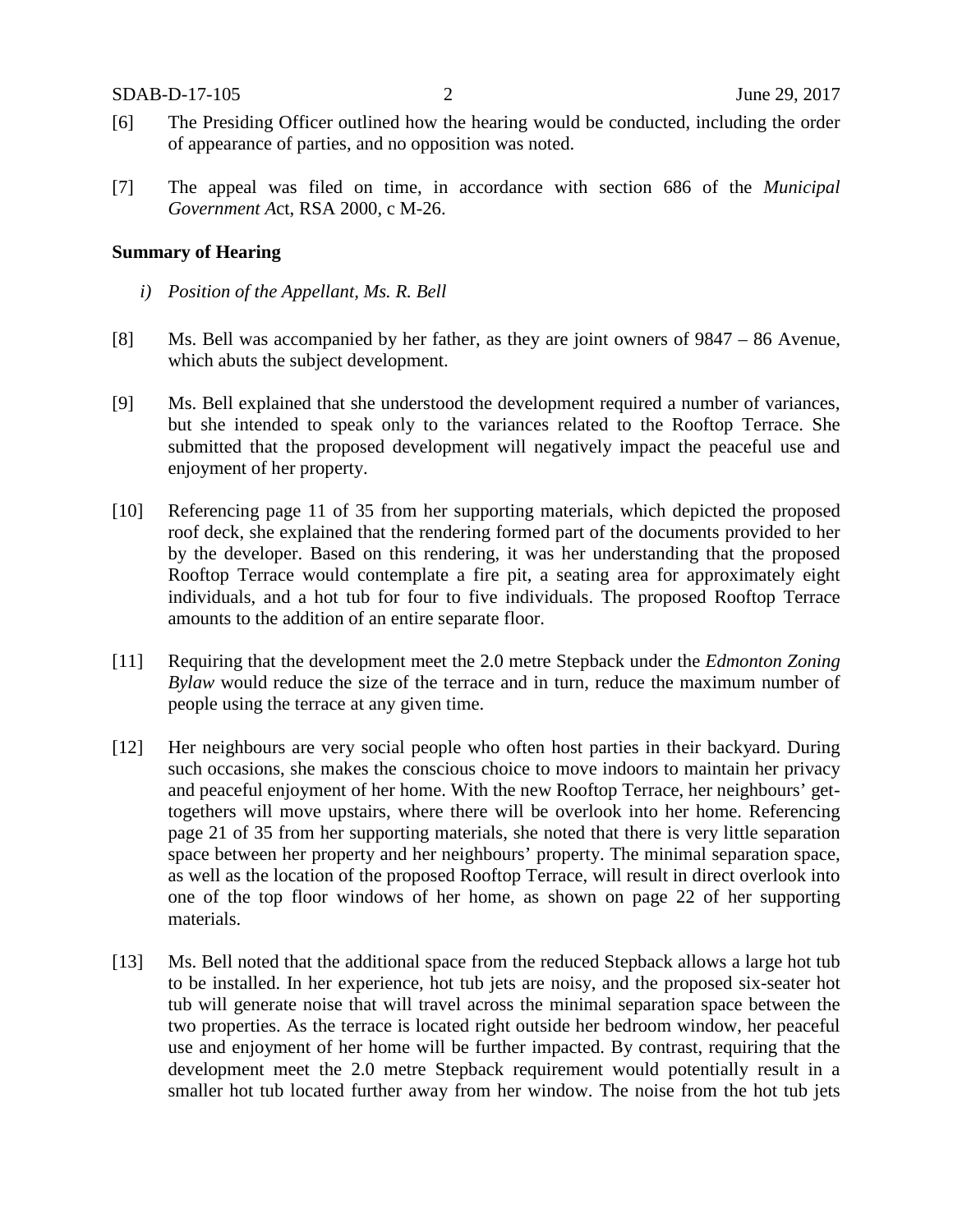SDAB-D-17-105 3 June 29, 2017

would be reduced, and there would be more separation space to allow the sound to dissipate.

- [14] She clarified that she did not have any studies or information regarding the proposed hot tub, nor the potential noise that could be generated. In her view, this information should have been obtained during the application review process. Unlike the Applicant, she has had very little time to prepare for this appeal, due to the statutory timelines for filing an appeal and having a matter heard by the Board. The onus was therefore on the Applicant to canvas this type of information during the permit review stage. At no point prior to the permit approval was she consulted or provided with this information.
- [15] The Board noted that the duty to consult is triggered only when there is a variance to a regulation under the Mature Neighbourhood Overlay ("MNO"). As no such variance is needed in this case, the Applicant was not required to consult with neighbouring property owners regarding the development, including information related to the Rooftop Terrace. The Appellant acknowledged her understanding of the consultation requirements under the MNO. However, she emphasized that it is difficult to understand how the Development Officer came to the conclusion that the development would not materially interfere with or affect the use, enjoyment or value of her property, without first consulting with her.
- [16] Although the proposed development complies with Height regulations, the additional five feet high Privacy Screening for the terrace will result in a massing effect that will potentially block sunlight. She referenced page 30 of her supporting materials, a photograph of a home located on 89 Avenue. This house has a similar Rooftop Terrace with Privacy Screening. Upon questioning by the Board, she confirmed that although the portion of the screening facing toward the front is not frosted, the portion facing the neighbouring property is frosted.
- [17] The Appellant clarified that the neighbours on the other side of the subject development are non-resident owners, and that the property is occupied by renters. She does not know who the current renters are.
- [18] The Board noted that the initial application for this development proposed a 1.0 metre Stepback before it was revised to the current proposal, and questioned whether she would be more amenable to a 1.0 metre Stepback instead. The Appellant confirmed that 1.0 metres is more acceptable. In her view, an increased Stepback translates into a bit more distance between the two properties, fewer people on the terrace, and a smaller hot tub. She would be in support of anything that would reduce the activity on the terrace.
	- *ii) Position of the Development Authority*
- [19] The Development Authority was represented by Mr. C. Lee, Development Officer.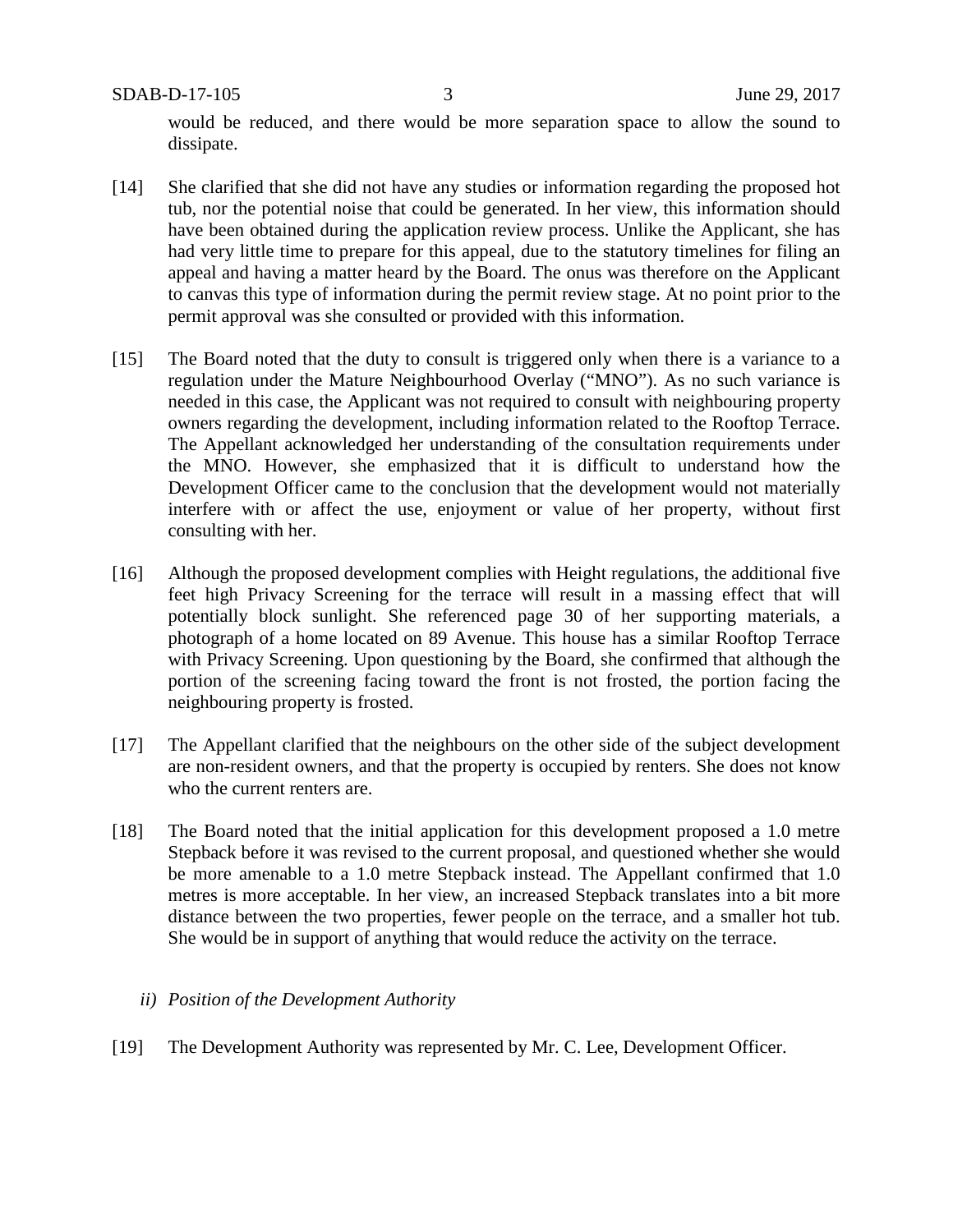- [20] Mr. Lee affirmed that no community consultation was required for this development, as there were no variances under the MNO.
- [21] In his conversations with the developer, it was his understanding that the owner of the subject property would speak with the Appellant regarding variances.
- [22] He noted that even the portion of the development located closest to the Appellant's property has a 1.3 metre setback, which exceeds the required 1.2 metres. A good portion of the building is actually eight feet away from the Appellant's property line, and this factor was one of the primary reasons why the development was approved.
- [23] He acknowledged the concerns of the Appellant relating to noise generated by social gatherings. However, he has an obligation to make development decisions based on Use, not the user. There is a separate bylaw governing noise and enforcement of noise regulations under the City's *Community Standards Bylaw.*
- [24] He confirmed that the total Height of the building, including the Privacy Screening for the Rooftop Terrace and measured from the average Grade, does not exceed the maximum allowable Height of 8.6 metres. Even if the Privacy Screening extended above the 8.6 metre maximum allowable Height, no variance would be required, as Privacy Screening does not contribute to Height calculations.
- [25] Upon questioning by the Board, he explained that the Applicant's initial plans proposed a 1.0 metre Stepback, which they believed was fully compliant with the regulations. However, due to a recent amendment to Rooftop Terrace regulations, Stepbacks on an Interior Site are now required to be 2.0 metres. Once the Applicant understood that a variance would be required regardless of whether the Stepback was 1.0 metres or 0.18 metres, and after consultation with the property owner who desired a more useable space, it was decided that the application should move forward with a further reduced Stepback.
- [26] The Board noted that section 61 appears to restrict Rooftop Terraces to only a percentage of the house below it. The Development Officer agreed that the Stepback variance he granted allows for a Rooftop Terrace that covers a greater percentage of the house.

#### *iii) Position of the Respondent, Engleman Homes Ltd.*

- [27] The Respondent was represented by Mr. C. Engleman and Mr. R. Sieben.
- [28] Much consideration was given to the design of the proposed development. Initially, a Rooftop Terrace with 1.0 metre Stepback was proposed, but the new bylaw that recently came into effect required a 2.0 metre Stepback. This amendment was intended to address privacy concerns, not noise. In was the Respondent's position that the proposed development mitigates potential privacy concerns that would justify a variance to the 2.0 metre Stepback requirement.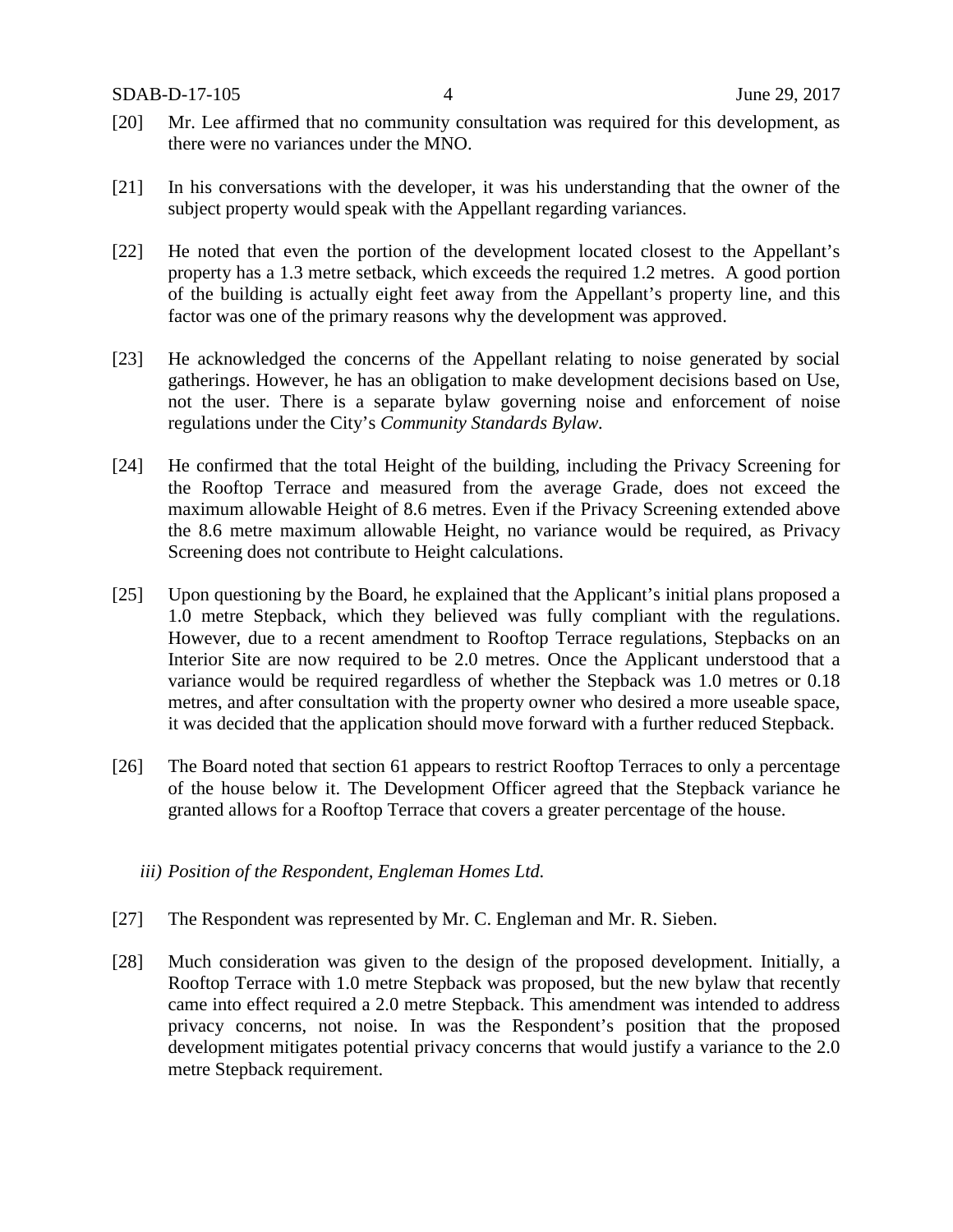- [29] First, it is possible that a development that complies fully with the development regulations could result in a rectangular, box house with a Rooftop Terrace without any articulation or architectural features. Such a development would have a greater massing effect upon the Appellant's property than what is being proposed.
- [30] Second, the proposed development was purposefully designed to utilize 23% Site Coverage rather than the maximum allowable of 28%. The smaller Site Coverage reduces the size of the building, massing effect, and impact on neighbouring properties. As a tradeoff, the Rooftop Terrace was expanded so that the house would still have comparable useable space. If the Stepback were to be increased to 2.0 metres, the design of the entire house would change significantly, likely resulting in a maximization of Setbacks.
- [31] Third, the Rooftop Terrace will have a frosted privacy screen. Referring to a rendering of the terrace, he noted that it is not possible to look into the Appellant's upstairs bedroom window that faces the terrace. Any attempts to peer over the five feet tall privacy screen would require even a six feet tall individual to purposefully crane their necks.
- [32] Fourth, the development has been moved forward as much as possible to maximize the privacy of the Appellant's rear Amenity Space. Much of the useable space on the Rooftop Terrace to the rear has also been removed for the same reason.
- [33] Finally, the Appellant's submissions regarding potential noise is speculative. It was the Respondent's view that noise from a Rooftop Terrace would actually be less noticeable than noise from the ground.
- [34] Upon questioning by the Board, the Respondent confirmed that as mentioned by the Development Officer, the Stepback was decreased from the originally proposed 1.0 metres to 0.18 metres after conversations with the client. Once it was discovered that a variance would be needed to the 2.0 metre Stepback requirement, regardless of whether the development would have a 1.0 metre or 0.18 metre Stepback, it was determined that a smaller Site Coverage would justify a larger Rooftop Terrace to ensure that the client could maximize useable space.
- [35] The Board noted that the amended section 61 Stepback requirements are intended to keep a Rooftop Terrace in proportion with the bulk of the house. In this case, the terrace appears to be disproportionately large. The Respondent reiterated that should the Board require that the Rooftop Terrace revert to the original proposed 1.0 metre Stepback, the entire house would need to be reconfigured to maximize the Site Coverage for comparable useable space.

### *iv) Rebuttal of the Appellant*

[36] The Appellant expressed displeasure with the Development Officer's dismissal of her concerns regarding noise as a matter that is covered under a separate bylaw. In her view,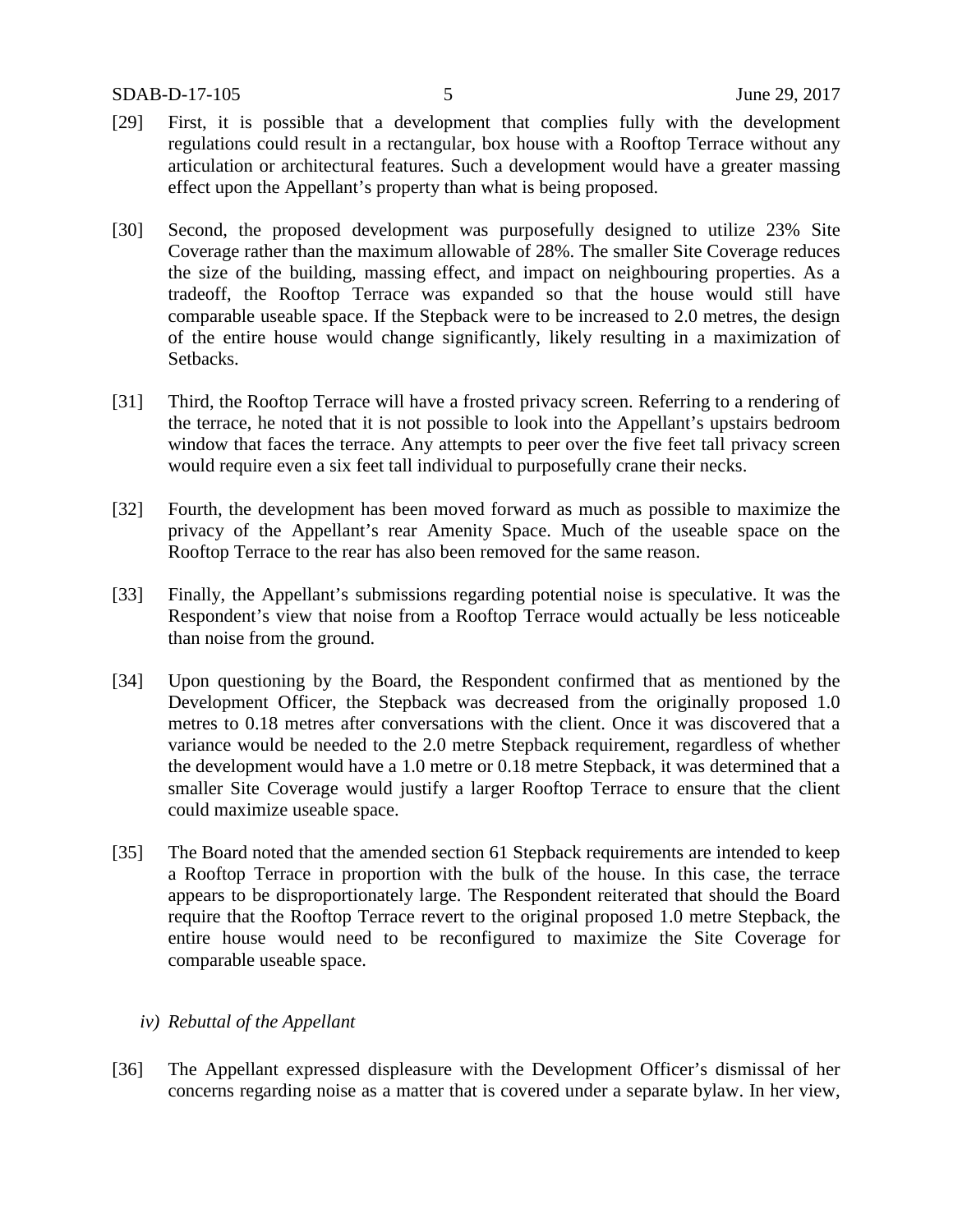it is the peaceful use and enjoyment of her property that should be considered, and the Rooftop Terrace will have a detrimental impact.

#### **Decision**

- [37] The appeal is DENIED and the decision of the Development Authority is CONFIRMED. The development is ALLOWED, subject to the CONDITIONS as set out in Permit 238988349-001, issued by the Development Authority on May 3, 2017.
- [38] In granting the development, the following variances to the *Edmonton Zoning Bylaw* are allowed:
	- 1) Section 86(1) is varied to permit a Site Area of 353 square metres instead of 360 square metres.
	- 2) Section  $61(1)(a)(ii)$  is varied to permit the Stepback of the Rooftop Terrace from the rear of the house facing the alley to be 0.91 metres instead of 2.0 metres.
	- 3) Section 61(1)(a)(iv) is varied to permit the Stepback of the Rooftop Terrace from the interior side façade facing 9847 – 86 Avenue NW to be 0.18 metres instead of 2.0 metres.

#### **Reasons for Decision**

- [39] The proposed development is for a Single Detached House, which is a Permitted Use in the RF2 Low Density Infill Zone. It is noted that although Secondary Suites are Permitted Uses in the RF2 Zone, the proposed Secondary Suite which forms a part of this application was deemed as a Discretionary Use by the Development Officer under section 7.1(3)(b) of the *Edmonton Zoning Bylaw*, due to the minimum site area requirements for the development*.* None of the parties made submissions in opposition to this point, and the Board therefore accepts that the Secondary Suite was granted as a Discretionary Use.
- [40] The Board acknowledges the Appellant's concerns regarding the potential for the proposed development to generate noise, as well as its impact upon the privacy of neighbouring properties. However, the Board is of the view that the noise and potential nuisance generated by social gatherings held in an Amenity Area is not a planning consideration that is within the purview of this Board. The enforcement of noise regulations and nuisance properties fall under the City's *Community Standards Bylaw 14600.*
- [41] The Respondent's submissions and supporting materials showed the limited potential of overlook onto the Appellant's property. In particular, the second Storey transom window of the Appellant's property, which faces directly the Rooftop Terrace, is not visible through the translucent glass of the privacy screen. The Board therefore finds that the condition requiring privacy screening imposed by the Development Authority will address the issue of potential overlook into neighbouring properties.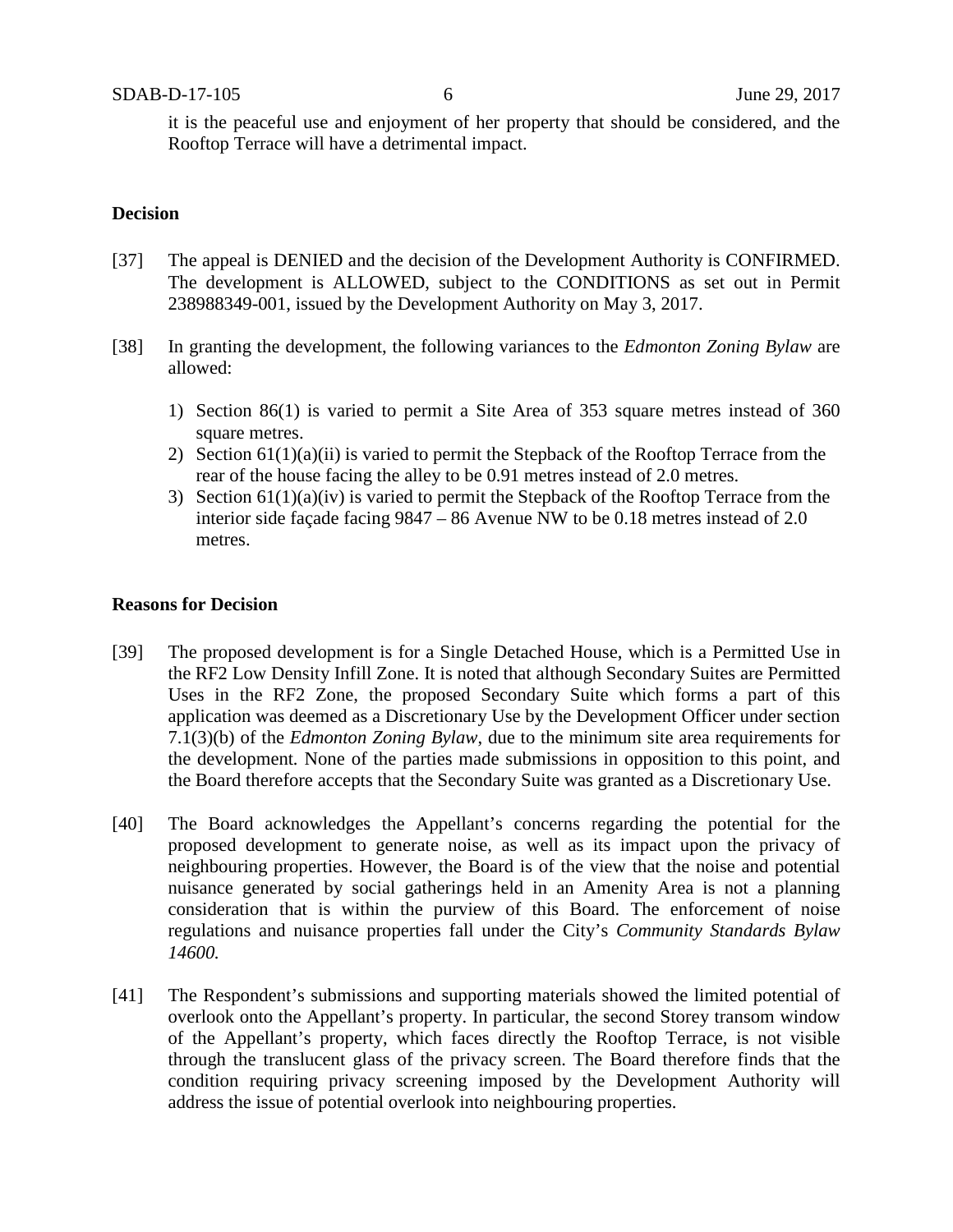- [42] The proposed development involves three variances which the Board grants for the following reasons:
	- a) The deficiency in Site Area for the subject lot, which results from the Secondary Suite, is less than 2% and was not of significant concern to the Appellant.
	- b) The variance granted to the required 2.0 metre Stepback to the Rooftop Terrace for a flanking interior property is mitigated by the fact that the proposed development exceeds the minimum 1.2 metre Setback requirement at its closest point to the Appellant's property line. In addition, the bulk of the west side of the proposed development is set even further back from the property line.
	- c) The variance granted with respect to the rear Stepback of the Rooftop Terrace is mitigated by the Height of the privacy screens. Based on the plans, this portion of the terrace serves mainly as an access between the terrace and the principal Dwelling. As such, it will mainly be used for people walking in and out rather than as a mingling point, which also mitigates privacy concerns related to overlook into neighbouring properties.
	- d) Further, the Board notes that the 23% Site Coverage of the proposed primary residence is significantly below the 28% allowable Site Coverage, providing further justification for relaxation of setbacks for the Rooftop Terrace.
	- e) While the Appellant raised concerns with respect to massing, the Board notes that the privacy screen does not result in a Height calculation that exceeds the maximum allowable of 8.6 metres for the development. The articulation of the building also mitigates the massing concerns that would otherwise arise in a fully compliant rectangular box development.
- [43] For the above reasons, the Board is satisfied that the proposed development will not unduly interfere with the amenities of the neighbourhood, nor materially interfere with or affect the use, enjoyment or value of neighbouring parcels of land. The appeal is denied.

Mr. N. Somerville, Presiding Officer Subdivision and Development Appeal Board

Board members in attendance: Mr. M. Young, Mr. L. Pratt, Ms. E. Solez, Ms. M. McCallum